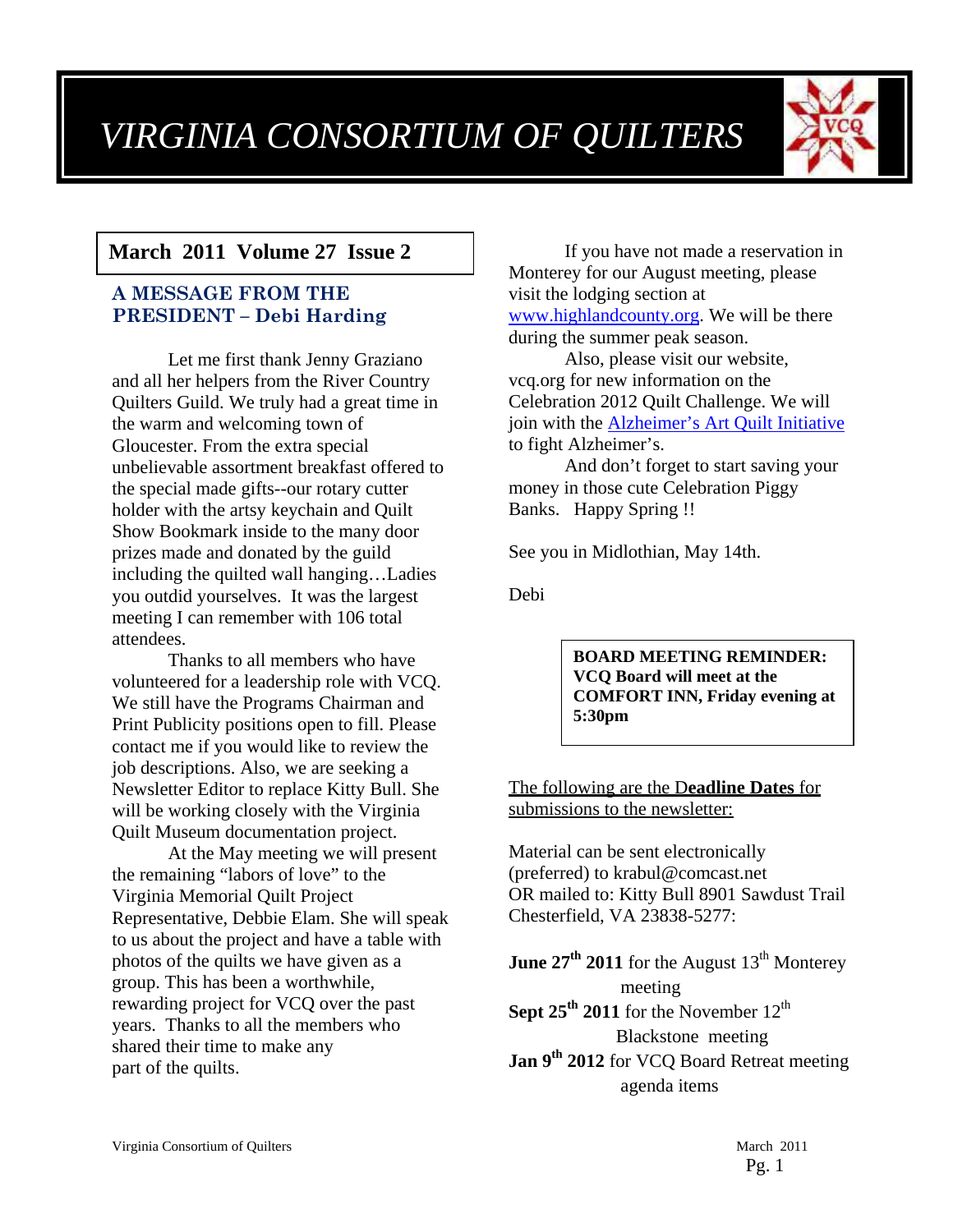**MEET YOUR BOARD OF DIRECTORS** *President*  **Debi Harding** 757-615-7758 debi.harding@wellsfargo.com *Vice President*  **Kathy McCrea**  kathy.mccrea@cox.net *Secretary*  **Susan Price** 703-569-7421 sueprice@cox.net *Treasurer*  **Faye Hannah**  quilterfaye@cox.net *Membership*  **Dianne Reasons** 540-942-5948 dreasons@ntelos.net *Historian*  **Joan McGowan** 703-323-6048 joquilter@aol.com *Programs -* **Open Position** 

*Facilities*  **Deborah Wright**  kinderbooks@yahoo.com *Newsletter* **Open Position**

*Print Publicity -* **Open Position** 

*Webmistress*  **Mary Grogan**  webmistress@vcq.org

*Celebration 2012 -* **Susan Virden sjsjv@yahoo.com** Mary Kenney mek635@cox.net *Documentation* 

**Kitty Bull** 804-748-8504 krabul@comcast.net

**HELP!!!!** Looking for old issues of our newsletter: Our archives are missing issues of our newsletter all the way back to 1996. If you are an old member and hopefully a pack rat check and see if you can find any of these issues: 1996, 1997, Jan of 1998, Jan and June of 1999, 2000, 2001, 2002, 2003-June & Oct, 2004, 2005 2006, 2007 & 2008 Also am missing the celebration brochures from 1996 & 1998. Any help would be appreciated.

Joan McGowan, Historian

Virginia Consortium of Quilters March 2011

#### **Area Representatives**

*One - Northern VA*  **Joan McGowan** 703-323-6048 joquilter@aol.com

*Two – Northern Shenandoah Valley* **Norma Harris** 540-942-1696 samandnorma@ntelos.net

*Three – Roanoke/Southern Shenandoah Valley*  **Marnie Brush** marnie@brushsml.com

*Four - Charlottesville-Lynchburg, Culpeper.*  **Deb Schupp debschupp@mindspring.com**

*\ Five - Richmond*  **Karen Dumont** 804-233-7750 kmdumont@comcast.net

*Six - Fredericksburg*  **Marty Moon** 540-825-4740 etwmwm@aol.com

*Seven - Southwest*  **Betty Blessin bblessin@triad.rr.com**

*Eight - Tidewater –Peninsula*  **Bonnie Timm** 757-483-4909

*Nine - Tidewater –Southside*  **Debi Harding** 757-615-7758 debi.harding@wellsfargo.com

#### **Advertising for Newsletter & Roster**

-----------------------------

|                                                      | Newsletter | Roster  |  |
|------------------------------------------------------|------------|---------|--|
| <b>Business Card</b>                                 | \$10.00    | \$20.00 |  |
| $\frac{1}{4}$ Page                                   | 15.00      | 30.00   |  |
| $\frac{1}{2}$ Page                                   | 30.00      | 60.00   |  |
| Full Page                                            | 50.00      | 100.00  |  |
| <b>Inside Back Page</b>                              |            | 125.00  |  |
| Classified Ad (50 word max – Newsletter only) \$5.00 |            |         |  |
| - available ONLY to VCQ Members                      |            |         |  |
|                                                      |            |         |  |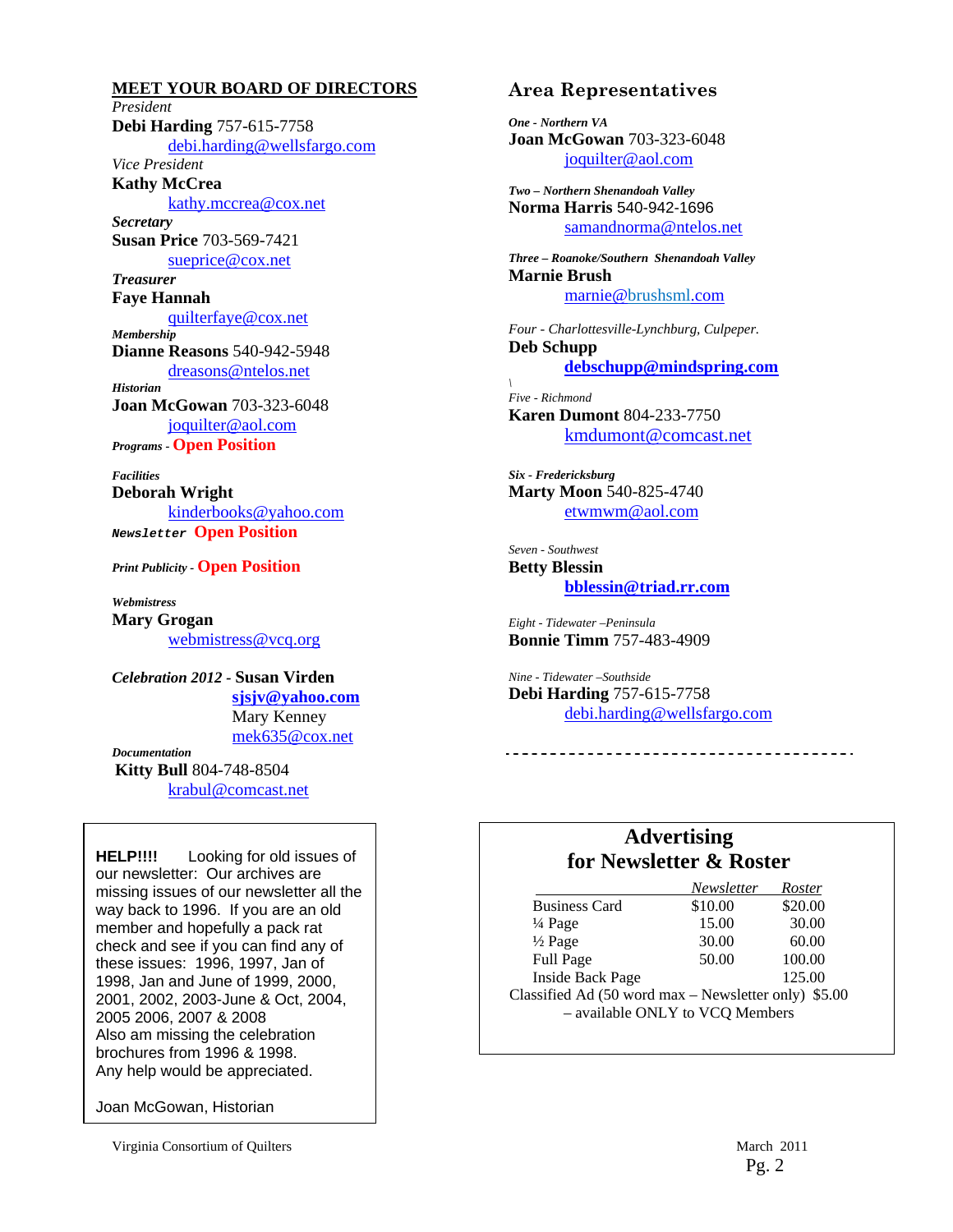**The Madison County Quilters' Guild** is proud to present its biennial Quilted Treasures Quilt Show on September 24th and 25th, 2011.

The show will be held at **Sweely Estate Winery, located at 6109 Wolftown-Hood Road, Madison, VA.** Show hours will be 11:00 a.m. to 5:00 p.m. on both days.

There will be live music, a silent auction, local vendors, and a guild-made raffle quilt. Price of admission is \$5.00, with proceeds from this event benefitting the Madison Emergency Services Association and the Madison Free Clinic.

For more information, go to www.madisonquilters.org or e-mail QuiltShow@MadisonQuilters.org. You can also follow any new developments on Facebook on our event page. So come on out, and enjoy some of the best quilting talent of Madison County!

 **The current newsletter and past newsletters can be viewed and downloaded from the VCQ website at www.vcq.org**

 **Please contact Kitty Bull, krabul@comcast.net or (804)748-8504, or Mary Grogan at webmistress@vcq.org if you are having trouble downloading a copy from the website or if you wish to receive a paper copy of the newsletter thru the US Postal Service.** 

 **If your current physical and/or email address needs to be updated, please fill out the application for membership form at the back of the newsletter or download from the website and send to Dianne Reasons, the Membership Chairperson.** 

## **Calendar of Events**

**Jan 28th thru April 24th – Quilt Art: International Expressions** at the Taubman Art Museum www.taubmanmuseum.org

#### **Feb 2 thru May 14th** - **The Magic of Mirrors: The Beauty of Kaleidoscope**

**Quilts**, curated by Paula Golden and Bunnie Jordan. The exhibit is sponsored in part by Kaleidoscope Collections, From Marti Michell Products, Vintage Fabric and Quilt Dating Club, the National Endowment for the Arts, and the Virginia Commission for the Arts, Open Tues -Sat. 10-4. www.vaquiltmuseum.org

**April 8th,9th,10th** - Northern Shenandoah Valley Quilt Show "Log Cabin Fever" www.nsvquiltshow.com

**April thru May 2012 "Material Witnesses - Quilts and Their Makers" Abby Aldrich Rockefeller Folk Art Museum, Francis & S. Henry Sts, Williamsburg, VA (757)220-7724** 

**April 30th May 1st – The Memorial Foundation of the Germana Colonies of VA presents at Salubria " A Textile Legacy" 10am to 4pm Admission \$15 includes tour of Salubria www.germanna.org/node/441** 

**June 3-5th "American Beauties" 38th Annual Quilters Unlimited Show Dulles Expo Center, Chantilly www.quiltersunlimited.org**

**Jun 22nd –Jul 4th Sacred Threads 2011 Church of the Epiphany, Fairfax, VA www.sacredthreadsquilts.com**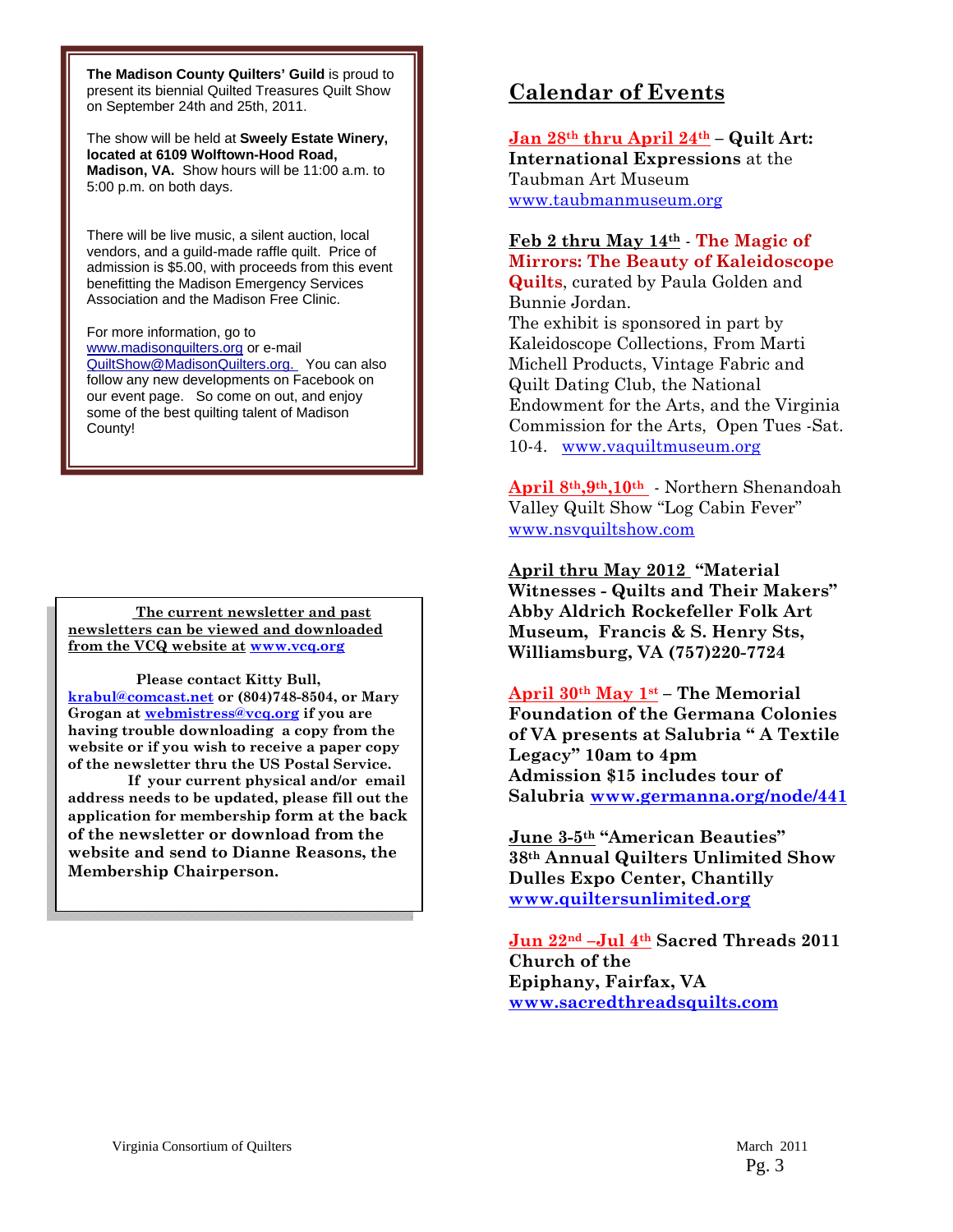## VIRGINIA MEMORIAL QUILT PROJECT WRAP-UP

Many, many thanks to EVERYONE who contributed time, fabric and money to our charity project over the past few years. I can't say for sure that we had 100% participation, but I expect we came darn close!! And besides our members, there were several longarm quilters who donated their services to complete these quilts. Isn't the quilt community wonderful?!?!?

In addition to the quilts donated before I took over (at least 5, we think) and the 6 quilts I delivered to VMQP in January, we will be giving them 12-14 at the May meeting. THAT'S A LOT OF QUILTS!!!!

If you are bringing a completed quilt to the May meeting, please attach a paper label to the back with your name, the quilter's name, and VCQ on it. VMQP creates and attaches their own fabric labels, and includes the makers' information as well as the recipients'.

We also raised a total of \$650 through our raffles at each meeting. Some of that has gone towards border and backing fabrics and battings. The balance will be donated to VMQP.

We received a lovely thank you note from Debbie Elam, VMQP Chairman. Debbie wanted to send each of you a personal thank you note (not knowing how many members we have), but I convinced her that one group note would be just as sincere and appreciated as 300 separate ones, and a whole lot more practical!!

Debbie will speak to us at the May meeting, giving us an overview of VMQP's work, and she will bring scrapbooks of the recipient families with their quilts.

 She will also provide to us information on the families that receive the quilts we donated as they are distributed. Remember, even though we are "officially" through with this particular activity, you and your guild can continue making and donating quilts to VMQP, or attend the VMQP work days in the Richmond area. Again, thanks to all who supported this project.

Elaine Myers

Dear VOD Members l'osent bopie to aspear our oppraiation for the boastiful quilts you have devoted to the Virginia Manorich Quilt Project, We are knored to accept your beautiful suite and leak forward to meeting you. in Mag. Last week, no hansved our 174th family with a machined musical path, Check out car nobote at www.vriep.com. We are in theolded for you and all of our Velasteers ceress the Communité of Virginis ula hom male this Project a ouccess. Blees each of you and may God Blees Amries and the Commentable of Virginiz

Your contribution to the Thank you from the bottom of our hearts.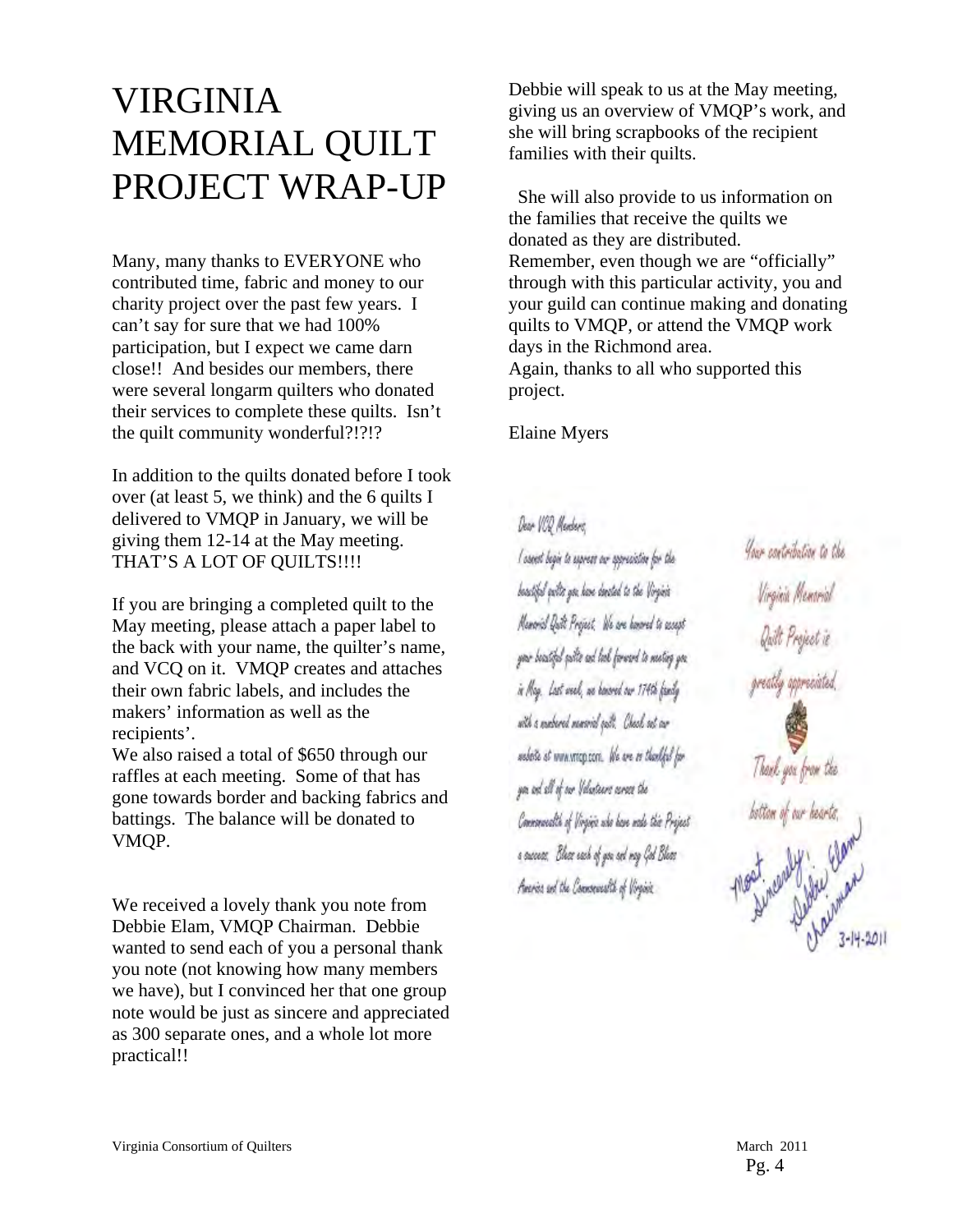## **Meeting Minutes from March 12th 2011 in Gloucester VA**

The Meeting was called to order at 1:00 PM by Debi Harding, President.

Announcements: Thanks to the River Country Quilters for their wonderful job of hosting. This is a 5 year old guild that is excited to have us here. All in attendance received a rotary cutter bag containing a key fob, chocolate, and a 10% off coupon for Olivia's restaurant in town. The guild and employees of parks & recreation set up on Friday, bringing in all the tables needed for lunch and CQWM. 2 B's came as our vendor on short notice after the original vendor had to cancel. They have lots of great door prizes that will be given out after show & tell at 3:30, including wall hangings, totes, batting and more.

Minutes from the November meeting were published in the newsletter. A motion was made, seconded and approved to accept the minutes as printed.

The December treasurer's report was also published in the newsletter. A motion was made, seconded and approved to file the report for audit. Faye Hannah was introduced as the new treasurer, filling the unexpired term of Betty Lee Stickler. She presented the new budget for 2011, which was determined by the board at their January retreat. She noted that Celebration is a 2 year budget outside the main budget. The checkbook balance, money market balance, and scholarship fund balance are all noted at the bottom. A motion was made, seconded and approved to accept the budget as presented.

Deborah Wright was introduced as the new Facilities chairperson; she helps set things up with the host guild for a meeting location, hotel, and other needs, and facilitates contracts and providing insurance certificates.

Dianne Reasons, membership coordinator, announced that rosters are available for pick-up for yourself and any friends you can take them to in order to save on postage. We have 254 members, 16 of whom are new since January. The board members and area reps have new green badges to help you find any of us if you need help or have questions.

The next meeting will be in May in Midlothian (near Richmond), at a church near Quilter's Corner quilt shop. We will be staying at a Hampton Inn nearby. There will be no vendor as the church does not allow them. There was a question from the floor about why we contract with facilities that do not allow vendors. There has been difficulty finding facilities that can accommodate us for the \$500 amount we budget for a facility. Schools have become too expensive. Churches are more willing to accept our budgeted cost as a donation. Some churches will allow vendors, others do not.

Web mistress Mary Grogan joined a web organization for VCQ called Tech Soup, which sells software to non-profit organizations. This has allowed us to purchase some software needed at a discount. She reminded members that when you join VCQ, be sure to fill out the membership form for how you want to receive the newsletter (electronically or print) and check that your information is correct in the roster. If choosing electronically, you will get an email telling you the newsletter is available on the website – a link will take you there; the email also tells you when your membership expires. She is also available today to show anyone how to access the newsletter.

Print Publicity – 1500 brochures were printed for distribution at MAQF and for shops, guilds and area reps. There are some available in the registration area; feel free to take some to share with friends and/or shops.

The Celebration 2012 report was presented by Susan Virden, Mary Kenney (co-chairs) and their committee. The yellow piggy banks on the lunch tables are your reminder to start saving now; registration will begin at the August meeting in Monterey. The challenge was also announced; it is to create a quilt for the Alzheimer's Quilt Initiative begun by Ami Simms. To participate, create a 9" x 12" quilt to donate that will be auctioned off by the Initiative to raise money for Alzheimer's research. All quilts entered in the challenge will be displayed at Celebration and eligible for a Viewer's Choice prize. Check for more details about the challenge on the VCQ website.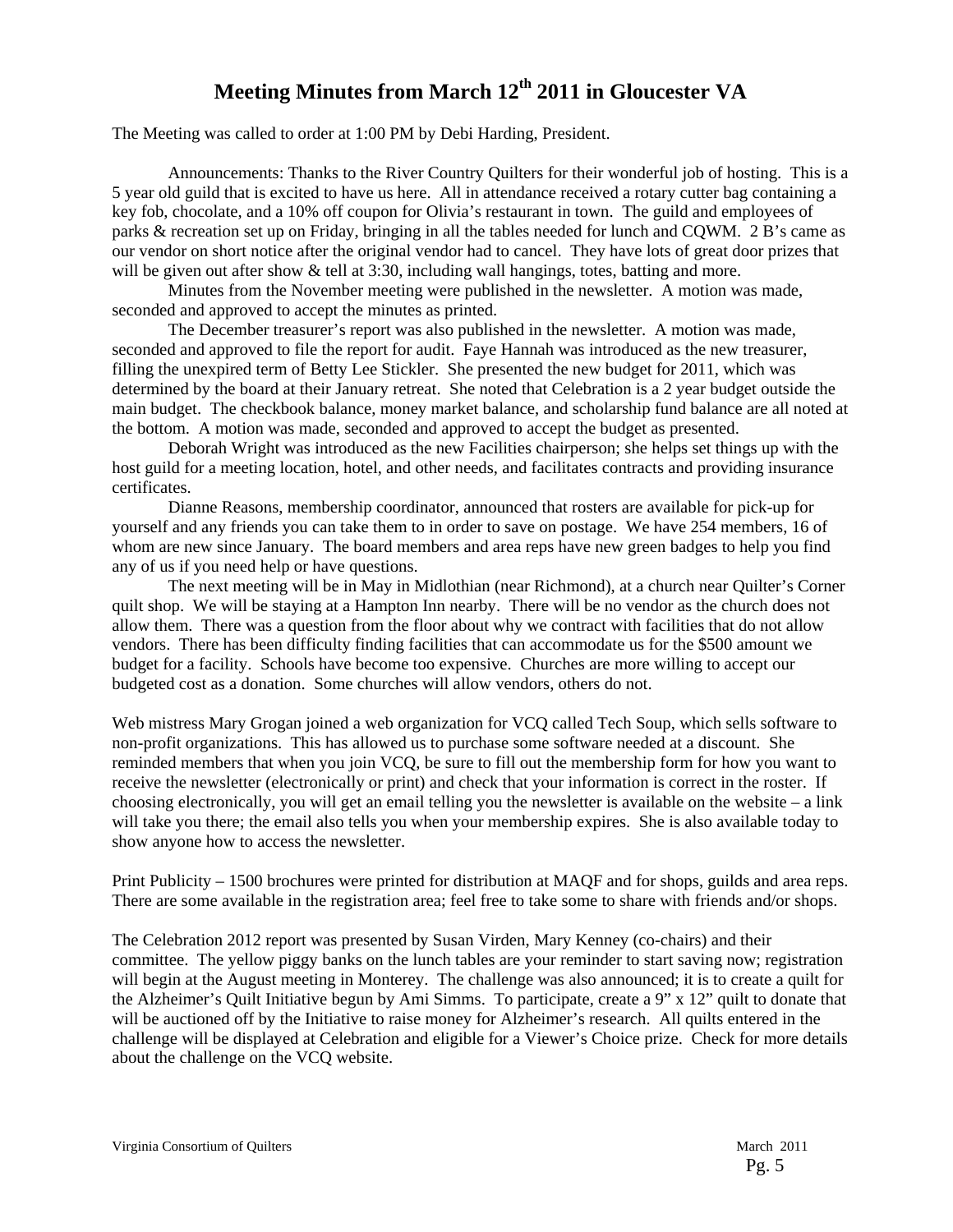Kitty Bull reported for Documentation that she is developing an online form and database that will be used in conjunction with the VA Quilt Museum, as part of our organization's purpose is the on-going documentation of quilts, both new and old.

Debi added that a new policy was enacted by the board at the January retreat. This policy is for host guilds, that any host guild members who attend for the day and are not VCQ members must pay \$10 for lunch, and must be registered, even if not taking a class. The lunch cost is part of the registration fee, and we cannot provide lunches for unregistered attendees, as that is all part of the advance planning required for a successful meeting.

The VA Quilt Museum's current exhibit is called the Magic of Mirrors and is very impressive; these are all quilts with kaleidoscope designs. We have been given 10 1-time admission tickets to the museum as part of our guild support, and we will draw names today for those 10 tickets. If you are interested, baskets are being passed around to put your name on a slip of paper for the drawing later this afternoon. Debi also reported that \$1856 was budgeted to support the museum's 1856 Society. This is a one-time donation to support their building fund; 1856 is the year the house housing the museum was built, and they now own that building, and consequently must provide for on-going repairs and upkeep. A discussion followed about why the budget reflects a \$4000 loss, and whether the donation amount should be paid outright or in 2 installments. Generally, we operate at a loss most years as costs for workshops outweigh fees charged. However, we have \$25,000 in the checkbook, so we have enough to cover expenses, and since we can afford the whole amount, why not pay it. A motion was made, seconded, and approved to make the donation. An additional item from the museum is that they would like the names and contact information for VCQ past presidents in order to send them notices and invitations to events. Anyone with objections should contact the board. Member Charlotte Veregge reminded us that we are one of the few states that has its own quilt museum, and it is important for our local guilds to volunteer time in support of the museum. Debi also announced that we have joined the American Quilt Study Group and have received a directory and copies of research reports from that group.

The following positions are open and need to be filled: print publicity, programs, and newsletter chairpersons. These elected positions are up for election in November: membership coordinator, vice president, and treasurer. If you are interested in serving on the board in any of these positions, please talk to a current board member for more information and a description of job responsibilities.

Elaine Myers reported on the VA Memorial Quilt Project which has been our charity project for the last few years. We are wrapping up this project in May of this year. These are quilts made to donate to the families of soldiers killed in Iraq and Afghanistan. Six completed quilts were delivered in January to Debbie Elam, chairperson of the project. She will be at the May meeting with a short presentation and we will present the remaining quilts. There will be at least 8 more completed quilts. Thank you to Rickie Summers and Lisa Burgess who together have made 5 complete quilts. Contact the organization if you know someone who should receive a quilt and has not. The final raffle for VCQ earrings and necklace set was won by Debi Harding. Proceeds from the raffles have been used to buy batting and backing for the quilts. Sherry Whitford was given a replacement door prize, as the one she received at a previous meeting was given to another quilter who needed that particular fabric.

Our August meeting is in Monterey. Book your lodging now, as there is not one facility in the area for all of us. Check their Chamber of Commerce website for links to accommodations. The meeting date is August 13, but you may wish to book both Friday and Saturday nights.

The meeting was adjourned at 1:50 PM.

Respectfully submitted, Susan Price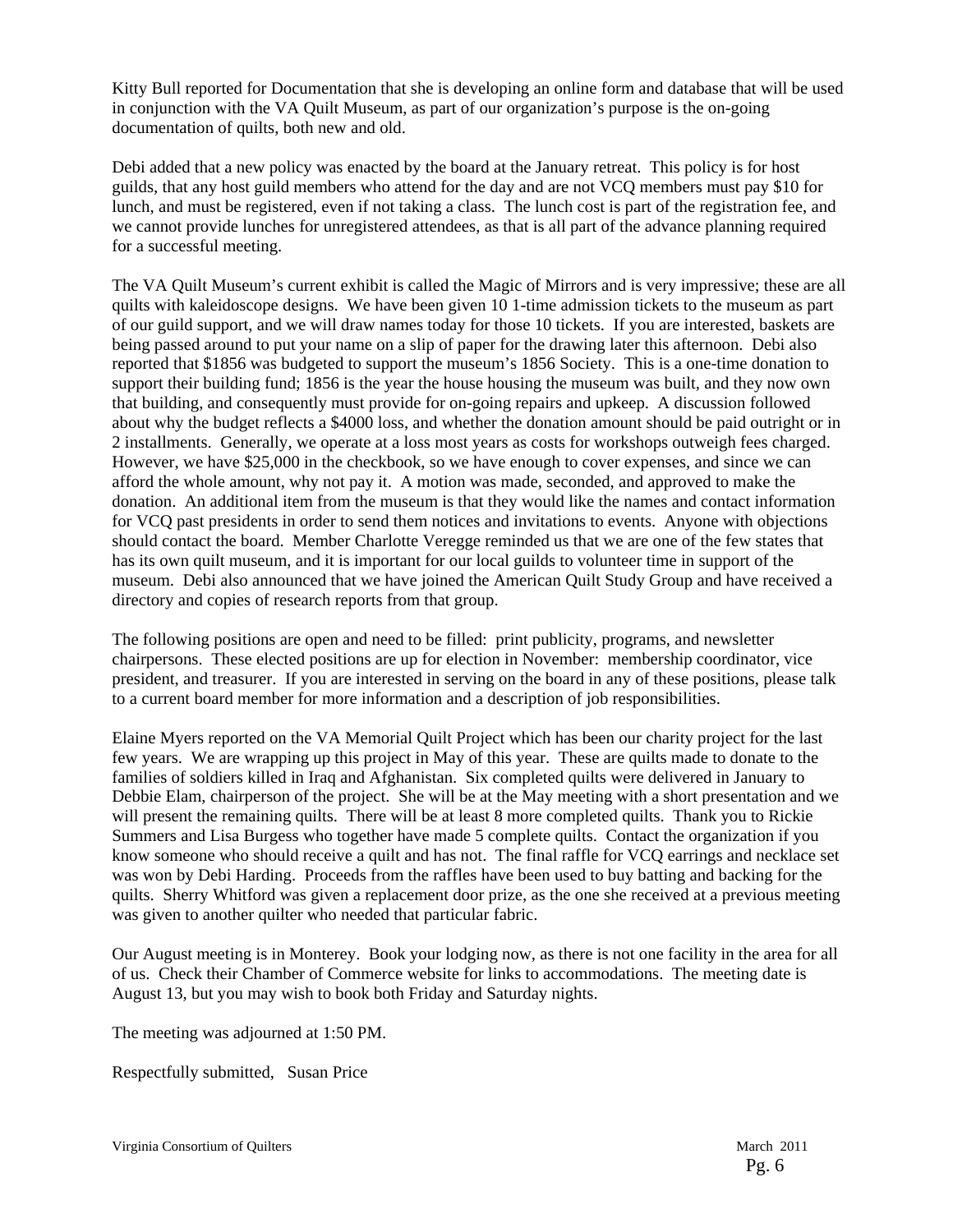## **Virginia Consortium of Quilters Application for Membership**

| Name: <u>Name:</u> Phone: ( )                                                                                                                                                                                                 |                        |                                      |                                             |                                                                                                        |
|-------------------------------------------------------------------------------------------------------------------------------------------------------------------------------------------------------------------------------|------------------------|--------------------------------------|---------------------------------------------|--------------------------------------------------------------------------------------------------------|
|                                                                                                                                                                                                                               |                        |                                      |                                             |                                                                                                        |
|                                                                                                                                                                                                                               |                        |                                      |                                             |                                                                                                        |
| Email address:<br>check the box below.)                                                                                                                                                                                       |                        |                                      |                                             | (By providing my email address I understand that I will receive the newsletter electronically unless I |
| $( )$ I wish to receive a <i>paper copy</i> of the quarterly newsletter.                                                                                                                                                      |                        |                                      |                                             |                                                                                                        |
| Your membership can be paid for multiple years (up to 5 years) with this form. This date will be<br>on your membership card and the mailing label of each newsletter. If dues increase during this<br>period, yours will not. |                        |                                      |                                             |                                                                                                        |
| () New Member () Renewal Amt: \$ ____________ (make check payable to "VCQ")                                                                                                                                                   |                        | (\$20.00 per year up to five years.) |                                             |                                                                                                        |
| Renewal Members Only: Please enclose with your payment, application and a self-addressed<br>stamped envelope (SASE) for your membership card.                                                                                 |                        |                                      |                                             |                                                                                                        |
| ( $)$ I am a member of a local quilt guild/group: $\frac{1}{\text{dist all guids)}}$                                                                                                                                          |                        |                                      |                                             |                                                                                                        |
| $( )$ I teach and/or lecture about quilting.                                                                                                                                                                                  |                        |                                      |                                             |                                                                                                        |
| $( )$ I may be willing to drive others from my area to VCQ meetings.                                                                                                                                                          |                        |                                      |                                             |                                                                                                        |
| <b>Mail to:</b><br>Dianne Reasons, Membership Chairperson<br>310 Isle Avenue<br><b>Waynesboro, VA 22980-3722</b>                                                                                                              |                        |                                      |                                             |                                                                                                        |
| For Membership Only:                                                                                                                                                                                                          | Ck. No.<br>MCard Date: |                                      | Amt:<br>Exp. Year:<br>Name Tag:<br>NPacket: | Area: $\frac{1}{\sqrt{1-\frac{1}{2}} \cdot \frac{1}{2}}$                                               |

Rev. 1/6/2011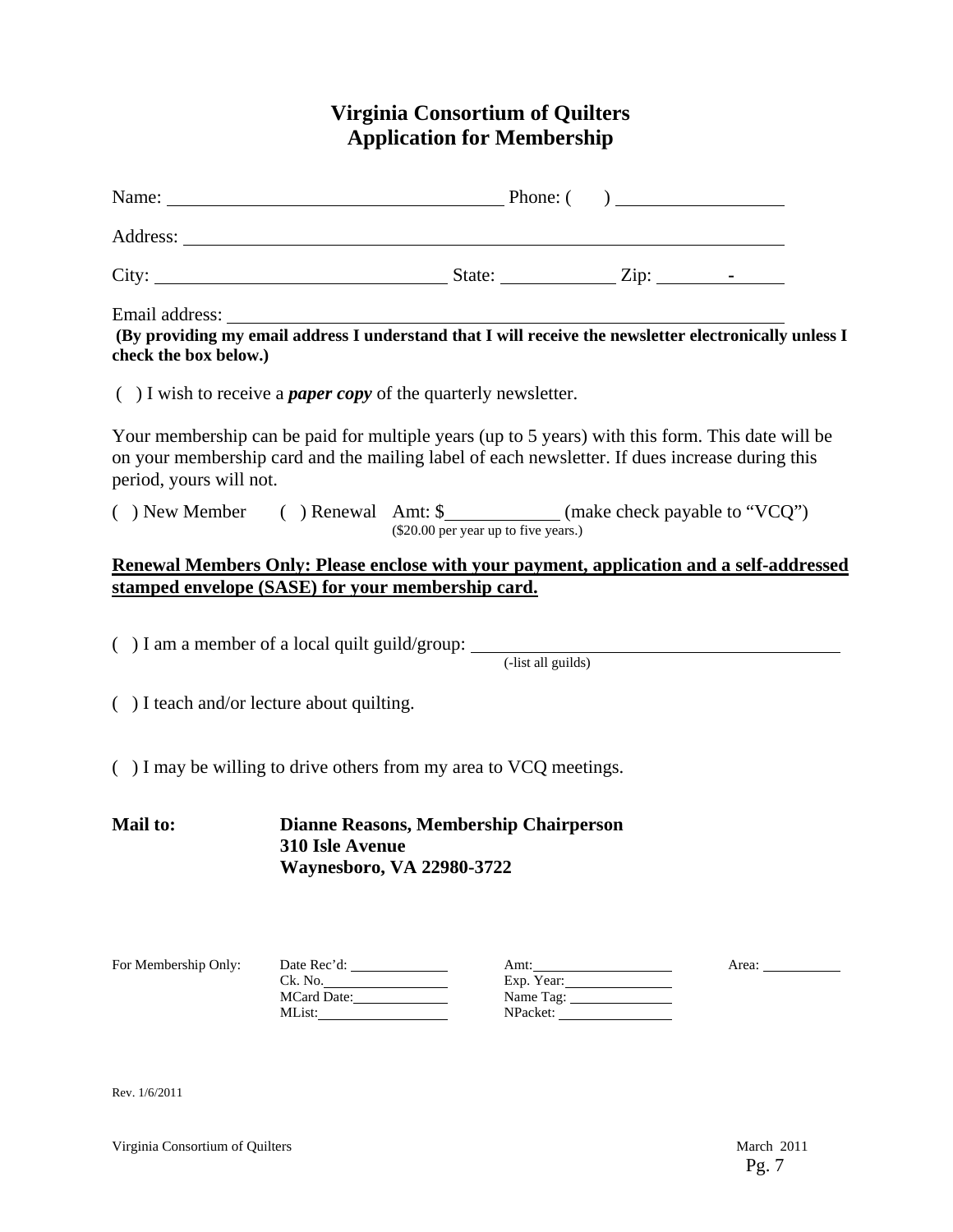## **Country Piecemakers of Powhatan will be sponsoring our May 14th , 2011 Meeting & Workshop in Midlothian VA**

**Accommodations**: **Comfort Inn Midlothian Turnpike** 8710 Midlothian Turnpike Richmond, VA 23235 \* Phone: 804-320-8900 \* Fax: 804-320-0403

> $$75 + tax = $84.75$  (2 beds) Check in 3pm, check out 12 noon "Southern Style Continental Deluxe" breakfast provided

#### **The Last Date to RESERVE A ROOM AT THE GROUP RATE Is Saturday, April 30, 2011.**

**From the North**: take 195 South to Powhite parkway (Route 76). Bear left onto Powhite Parkway. Exit onto Midlothian Turnpike (Route 60 East). Immediately off the exit, bear left at first traffic light onto Gateway parkway. Turn left into the hotel.

**From the South**: From I-95N take exit 67 (Chippenham Parkway-Rte 150). Follow Chippenham Parkway about 7 miles to Midlothian Turnpike West exit. Follow Midlothian Turnpike west for 2 miles. Turn right onto Gateway Parkway. Turn left into hotel.

**From the East**: Traveling I-64E take exit 186 (195 at Powhite Parkway) Continue on Powhite Parkway (Route 76 South) to Midlothian Turnpike East (Route 60). Immediately off the exit, bear left at first traffic light onto Gateway Parkway. Turn left into hotel.

| <b>Meeting Location:</b> | Mount Pisgah United Methodist Church |
|--------------------------|--------------------------------------|
|                          | 1100 Mt. Pisgah Drive                |
|                          | Midlothian, Virginia 23113           |
|                          | $(804)$ 794-5856                     |

#### **Directions from Comfort Inn to Mount Pisgah UMC**

Take 60 W (Midlothian Turnpike) approximately 5 miles to Mt. Pisgah Drive which will be on the right.

#### **There will be no vendors at the meeting.**

**Visit shops in the area:** and search others on the internet on your way in or out:

**Quilter's Corner (**only a few blocks from the church and hotel) 1257 Sycamore Square Dr. (804) 794-1990 Friday extended hours until 8pm Midlothian, VA 23113 Saturday extended hours until 6pm (right off Midlothian Turnpike, just a couple blocks west of Mt. Pisgah)

JoAnn Fabric and Craft Store, in Westchester Commons, 125 Perimeter Dr, Midlothian VA 804-378-3076 (about 3.5 miles west on Route 60 (Midlothian Turnpike) from the church)

 **Jo'Jo's Quilt Shop**, Chesterfield VA www.jojosquiltshop.com 804-778-7566

Quilting Adventures, Richmond VA www.quiltingadventures.com 804-262-0005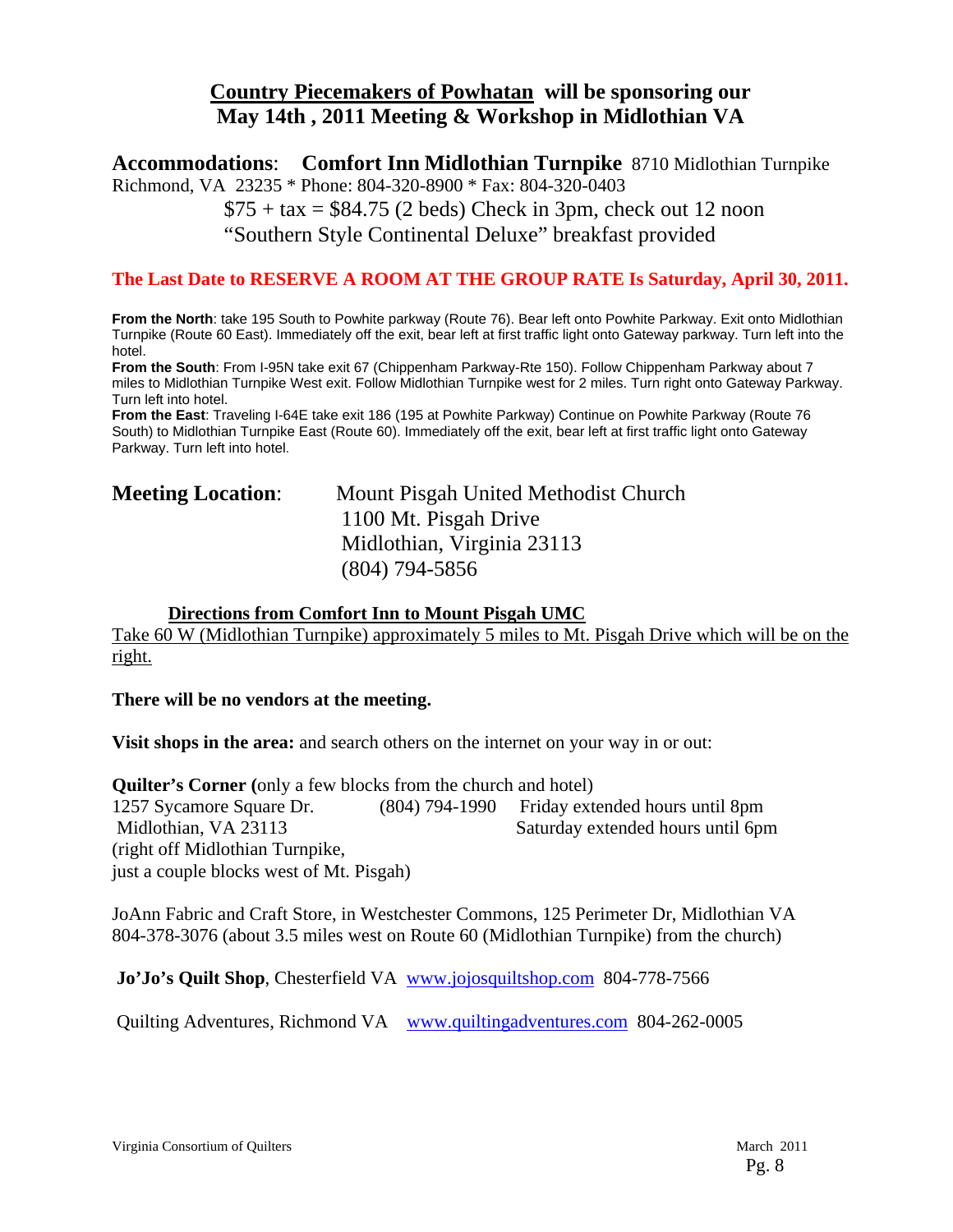#### *NOTES FROM Debi:*

Your registration form and check to VCQ must be **postmarked by Saturday, April 30**, 2011 to receive the \$10 early registration discount.

Please fill out your registration form completely and don't forget to pick THREE classes. Get your registration form in as soon as you get your newsletter, especially if you want your FIRST choice.

#### *If possible, Please enclose a return address label with your form to address a postcard.*

#### **You will receive a Post card with your class confirmation – Bring your postcard – it is your lunch ticket and door prize drawing.**

#### **Any cancellations must be made by Saturday,** *April 30, 2011* **to get a refund.**

**Wear your nametag** to the meeting so we can put names and faces together.

We will be scheduling meetings all over the state - if you know any good teachers or vendors please contact me at dharding13@cox.net or 757.615.7758.

## **Saturday, May 14, 2011 Meeting Schedule:**

| 8:00-9:00 am     | Registration, coffee                  |
|------------------|---------------------------------------|
| $9:00 - N$ oon   | Morning class period                  |
| $12:00-12:30$ pm | Lunch                                 |
| 12:30-12:45 pm   | Virginia Memorial Quilts Presentation |
| 12:45-1:30 pm    | Business meeting                      |
| $1:30-3:30$ pm   | Afternoon class period                |
| $3:45-4:15$ pm   | Show and Tell                         |
|                  |                                       |

## **Workshops/Classes**

#### Class A: Cherokee Whispers with Augusta Cole **Skill level:** ALL

**Machine Class - Cherokee Whispers is a great quilt that helps you** use your stash. It involves making one block, repeating that block and arranging them in a pleasing design. The block is made up of a large half square triangle and 5 small half square triangles. I hope you love making half square triangles! You may choose to use all one background or a variety of different background fabric.

> Quilt finishes approximately 48" X 48" Finished block size 6" Block layout 36 blocks – 6 across and 6 down

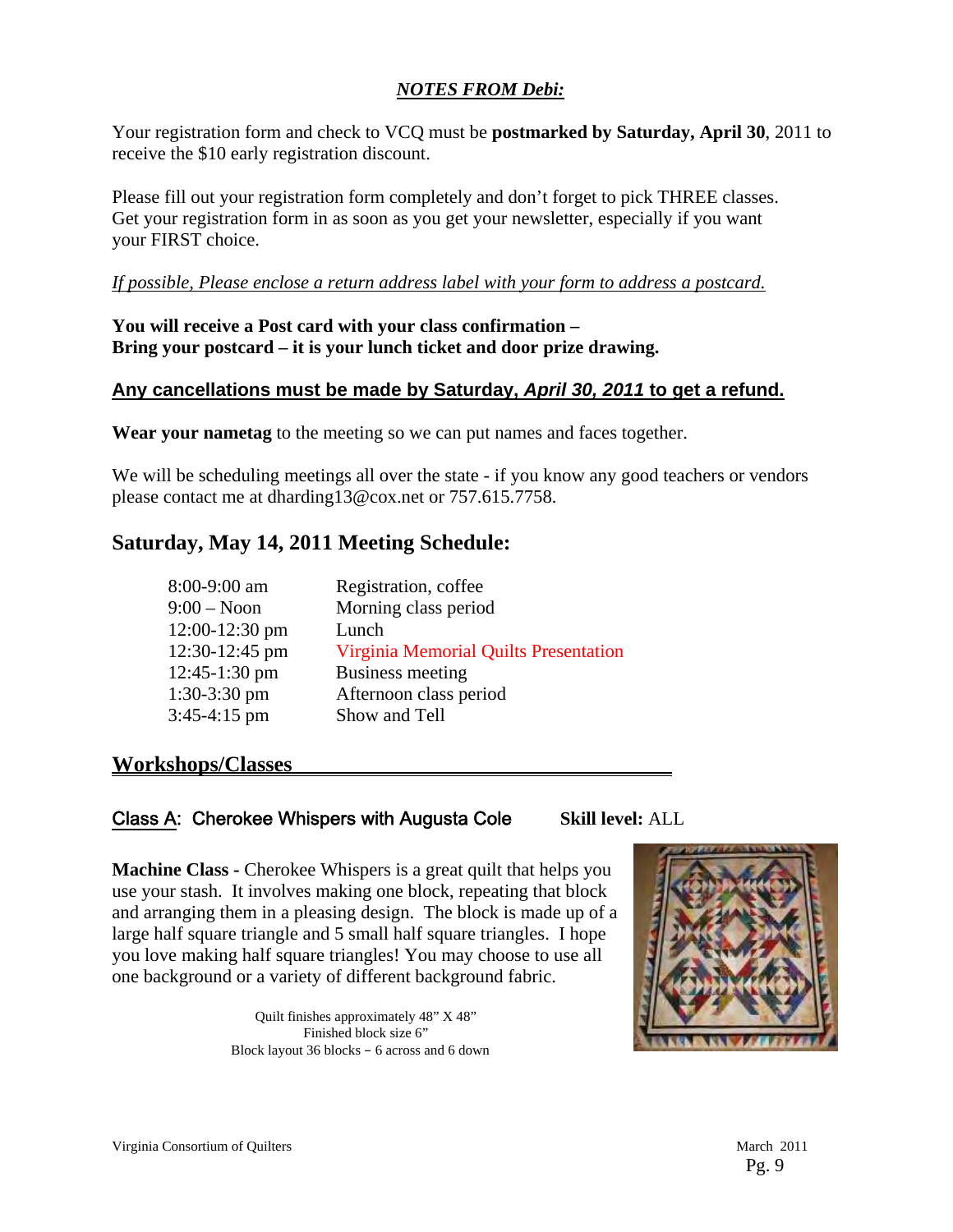The block finishes as a 6 inch square. Look at your stash and throw in some "oldies" as well as your favorite colors. If you would like you may work with one color family including lights to darks, or remember red, white and blue always work.

There are many different ways of making half square triangles.

I will be showing the "sheeting" triangle method as well as the Omnigrid #96 ruler method. **Supplies you will need:** 

#### **FABRICS:**

**Lights/background:** 1 1/2 yards or 10 to 12 fat quarters or lots of scraps

- **Darks/mediums:** "Variety" if you are doing scrappy. Use medium/darks prints, plaids, strips, etc. Start with 10 to 12 or more fat quarters or lots of stash. You can add more of the lights or darks as your quilt grows.
- **First border:** 60 2  $\frac{1}{2}$  light squares plus a few half square triangles which you will make as you make your blocks.

**Second border:** Measure your quilt top through the center in both directions (length  $\&$  width).Using the lengthwise grain of inner border cut 6 strips X quilt length and 6 strips X quilt width. 1" strips to finish ½" black fabric

1 ½" strips to finish 1" background fabric

You can do this once the quilt top is complete.

**Third border:** More fun small half square triangles

#### **PRE-CUTTING:**

A variety of medium/dark  $4\frac{1}{2}$ " strips AND  $2\frac{1}{2}$ " strips, can be as small as 11", or you may use fat quarters and I would suggest 10 or 12 different mediums and darks. A variety of lights for the background or one constant background in the 4 ½" and 2 ½" strips.

#### **Sheeting Triangles:**

If you would like to try the "sheeting" method then bring several groups of light and med/dark fabric cut 7" X 9", put them right sides together and press. This technique allows you to mark and piece half square triangles before cutting.

#### **All the necessities:**

Sewing machine with all your normal tools. Don't forget the foot pedal & power cord. Basic sewing supplies

Rotary cutter & small mat / **Regular 6" X 12" ruler**

Omnigrid #96 ruler – I can bring you one if you let me know in advance. \$15 **call (804) 740-4227** Eleanor Burns Square up ruler  $-$  I will have these for sale \$12

Hopefully I will have a pattern by then (hot off the press)--\$5 with class

A few Irons & pressing mats will be provided in each classroom

**Augusta Cole** began her quilting career in North Carolina 30 years ago. She was a member of the Pamlico River Quilters Guild and in 1982 and was asked to be on the board of directors for the North Carolina Quilt Symposium. In 1984, she moved to Richmond and became active in the local quilting groups, eventually serving as President of VCQ. She offers a variety of workshops and lectures. In February, 2003 thru 2009 she was invited to teach at the largest quilt festival in the Mid-Atlantic Region, Hampton, VA. Visit her website www.augustacolequilting.com.

Virginia Consortium of Quilters March 2011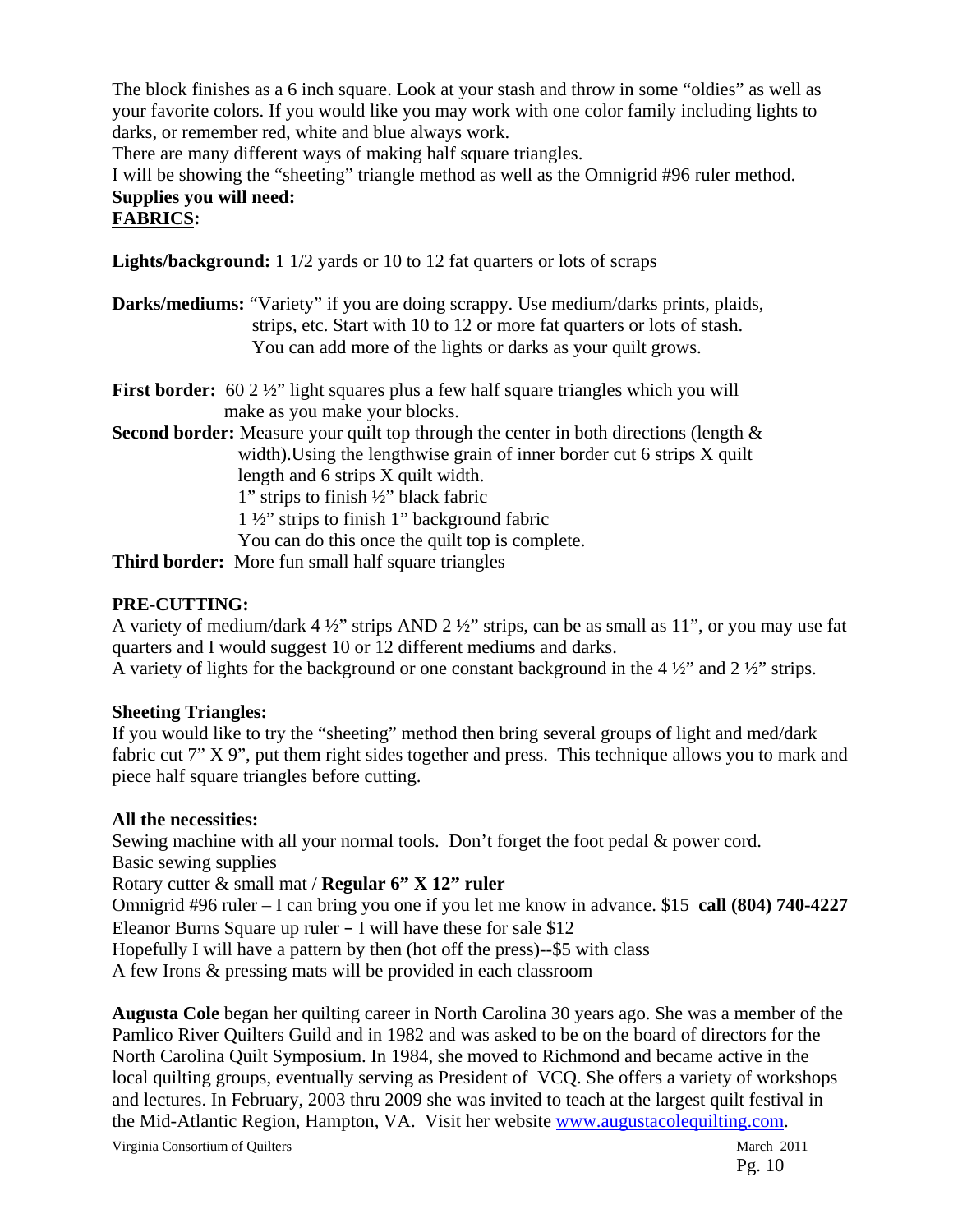#### **Class B: Machine Appliqué: with Kathy Lincoln – Skill Level : All**

**Machine Class (or hand) -** A workshop designed to make appliqué fun. The basic technique can be adapted to hand appliqué as well. I have designed a small project which features bold dahlias.

## **Supply List:**

## **Kit: (\$15.00 fee):**

- Templar / Ultra fine Sharpie / Liquid starch
- Roxanne's Glue Baste-it / Small paint brush
- Invisible thread both smoke and clear

#### **Fabric Requirement - Appliqué Needs:**

Background: 1 fat quarter

 Flower: 2 fat eighths Leaves and stems: 2 fat eighths Flower center: scrap / Basket: scrap Borders: ¼yd



- Pencils for marking fabric (both light and dark fabric) / **Fabric and paper scissors**
- Small iron (Clover Mini iron)-facility may not allow!
- A small muslin covered board (heavy cardboard or plywood)
- Rotary Equipment (mat, rulers, and cutter)
- Clover 1/4" bias tape maker

**Hand Appliqué Needs:** (If you want to do hand instead of machine)

- Silk thread (YLI  $\#$  235 and 242)
- Straw needles or appliqué needles (Size 9, 10 or 11-use the size that you are most comfortable with and bring a needle threader as well)

#### **Machine Appliqué Needs:**

- Thread to match the background
- Sewing machine in good working order with manual and accessories.

**Kathy Lincoln** - My grandmother taught me to sew when I was nine. Garment construction was my primary focus until 1984 when I learned to quilt with templates made out of cereal boxes. In 1985, I discovered rotary cutters and rulers, and I started teaching others in 1992.

I have exhibited quilts at International Quilt Festival in Houston, American Quilt Society Show in Paducah, Vermont Quilt Festival, Mid-Atlantic Quilt Festival and other shows. My quilt, "In My Shade Garden", was published in the February/March 2009 issue of Quilters' Newsletter. I also have contributed quilts and participated in the "Vintage Revisited Challenge". This challenge is being published and should be available in the Spring 2010 as Vintage Revisited: A Quilt Block Challenge by Mary Kerr.

I have a special passion for simplifying techniques. I believe in reducing fabric waste and speeding up the process, as time is my most precious commodity. I am always looking for new ways to do things and working to improve my techniques. I especially enjoy helping others learn and share my love of quilt making.

Contact her at (703) 426-2926 kathy@kathylincoln.com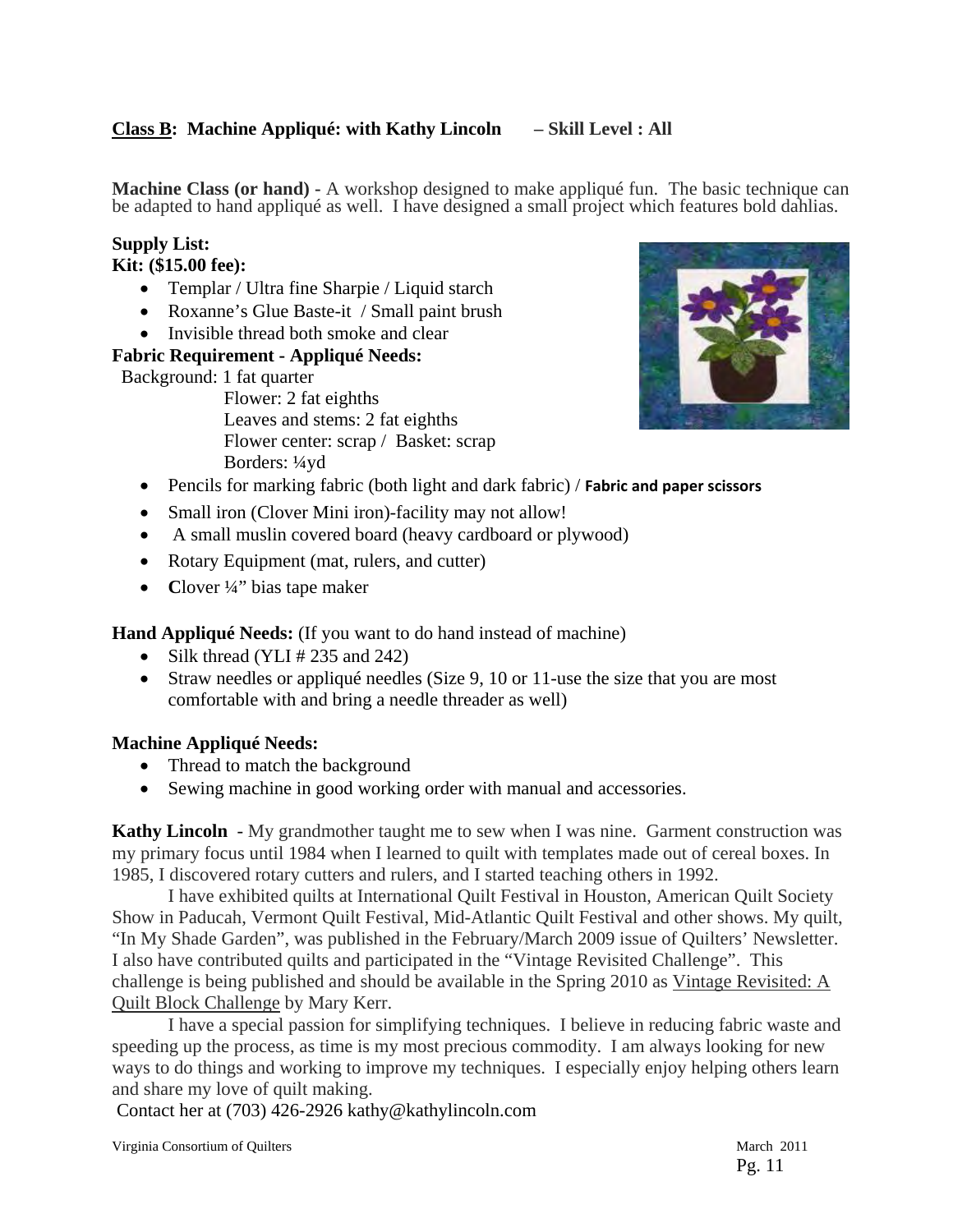#### **Class C: Little Victorian Treasurers with Cathey Stanley Skill Level:** All Levels

**Hand Class -** Hand embroidery and beading on 3 very small crazy quilt surfaces, for a pendant, needle case, ornament, or just a tiny work of art!

**Kit Fee: \$ 10**, will include: Small crazy quilt pieced fabrics plus beads, embroidery threads, templates for shapes, and beading needle.

**Supply List:** Basic sewing kit, 3 or 4 scraps of thin batt at least 5" (each) in size, pencil/pen and paper for note taking. Size 24 chenille needle (available at A.C. Moore, Michael's, and stitch shops.)

#### **Fabric Requirements: None**

**About Cathey Stanley -** I have been quilting since 1988 and focused on crazy quilt embellishment

since the '90s. I've taught the embellishment process at VCQ and PPQG and in a quilt shop. The more I do, the more I learn, and the more I love it. Contact her at (757) 564-8755 Email: prairie\_gal@cox.net.



#### **Class D: A Quilted Memory Workshop with Mary Kerr Skill Level: All levels**

**Machine class** with Teacher assistance in Designing your piece. This workshop encourages participants to showcase treasured vintage linen in contemporary quilts. Students are challenged to bring those memory pieces out of the trunks and off of their tables. Work with a vintage table runner, dresser scarf, hankies, old shirts, laundry bags, doily or tea towel and discover ways to design a quilted memory. Finished sizes will vary.

#### **Supply List:**

**Vintage linen piece (bring several if you would like)**  Basic sewing supplies (thread, scissors, rotary mat and cutter, ruler) / **Sewing machine in good working order**  Coordinating cotton fabrics (solids work best) **Fabric for backing – think fun and funky….some students will get to the quilting stage during class** / Batting

\*\*Additional vintage materials will be available for purchase

**About Mary Kerr -** Mary is a lifelong quilter who has been teaching since 1987. She is an AQS Certified Appraiser and a member of Professional Appraisers Assoc.-Quilted Textiles. For many years, Mary focused on restoration and repair and now works almost exclusively with vintage textiles. Her series of workshops and lectures is designed to focus on quilting history and the preservation of these artifacts. Her lighthearted and engaging approach allows quilters of all levels to actively connect with our quilting heritage. Released in 2010, A Quilt Block Challenge: Vintage Revisited book is available, and due out in Fall 2011, A Quilted Memory, will provide us a new way to pass on the gifts of our family stories. Visit my website www.marywkerr.com. Email me at mary@marywkerr.com or call 1-800-435-1627.

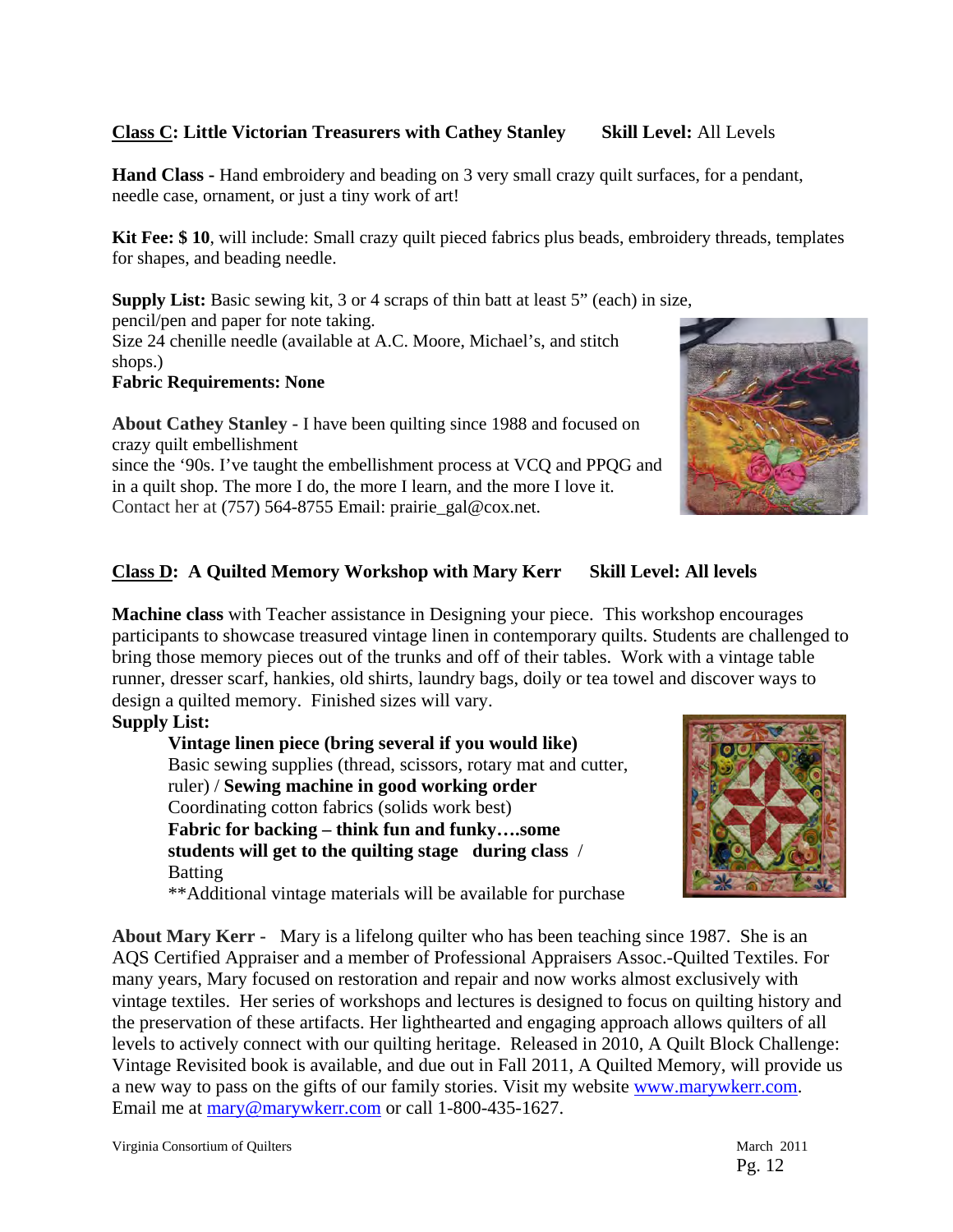#### **Class E: Embellishing & Dimensionalizing Art Quilts with Catherine Etter**

#### **Skill Level:** All Levels

**Hand Class -** No limits, pure experimentation, learn techniques that will allow for more dimension, more texture, more personality for your art quilts, making them truly stand out amongst all others and simply sing!! Expect the unexpected and engage the mad scientist within……

**Kit Fee: \$ 10**, will include: Kona fabric, backing and batting, foam core palette, parchment paper, beads, buttons, ribbons, glitter, assorted specialty embellishments, paper and ephemera. All additional supplies provided i.e. discharge, adhesives, paints, stencils, stamps, etc. **and use of iron and sewing machine.** You may bring your own machine if you wish.

**Supply List:** scissors that will cut both fabric and paper, apron and gloves if so inclined.

#### **Fabric Requirements: None**

**About Catherine Etter –** I am a mixed media artist, residing in Powhatan, VA. My interests are vast and varied and experimentation and learning are one of my most favored pastimes. My work has been published in excess of 200 times and I have been awarded Master status as far away as Australia. I have won innumerable national and international awards for my accomplishments and nothing gives me greater pleasure than teaching and engaging others to follow their dreams and aspirations to create and simply become more….



#### **Class F: Come Quilt With Me**

Bring your own project, hand or machine, and sit and quilt with others.

\*\*\*\*\*\*\*\*\*\*\*\*\*\*\*\*\*\*\*\*\*\*\*\*

**Many of us have** already made our lodging reservation in Monterey for the **August 13th meeting. If you haven't,** pick up a lodging brochure at the May meeting or visit the Lodging section at www.highlandcounty.org to see what accommodations are still available. Lodging in Highland County is at a premium in the summer months so don't wait. VCQ will not be booking blocks of rooms for this meeting as there are no large hotels in the county.

 A notebook with lodging and attractions in **Virginia's Little Switzerland** will be on the registration table at the May meeting for you to review!!!! At this August meeting we get the Celebration Brochures along with preregistering for Celebration!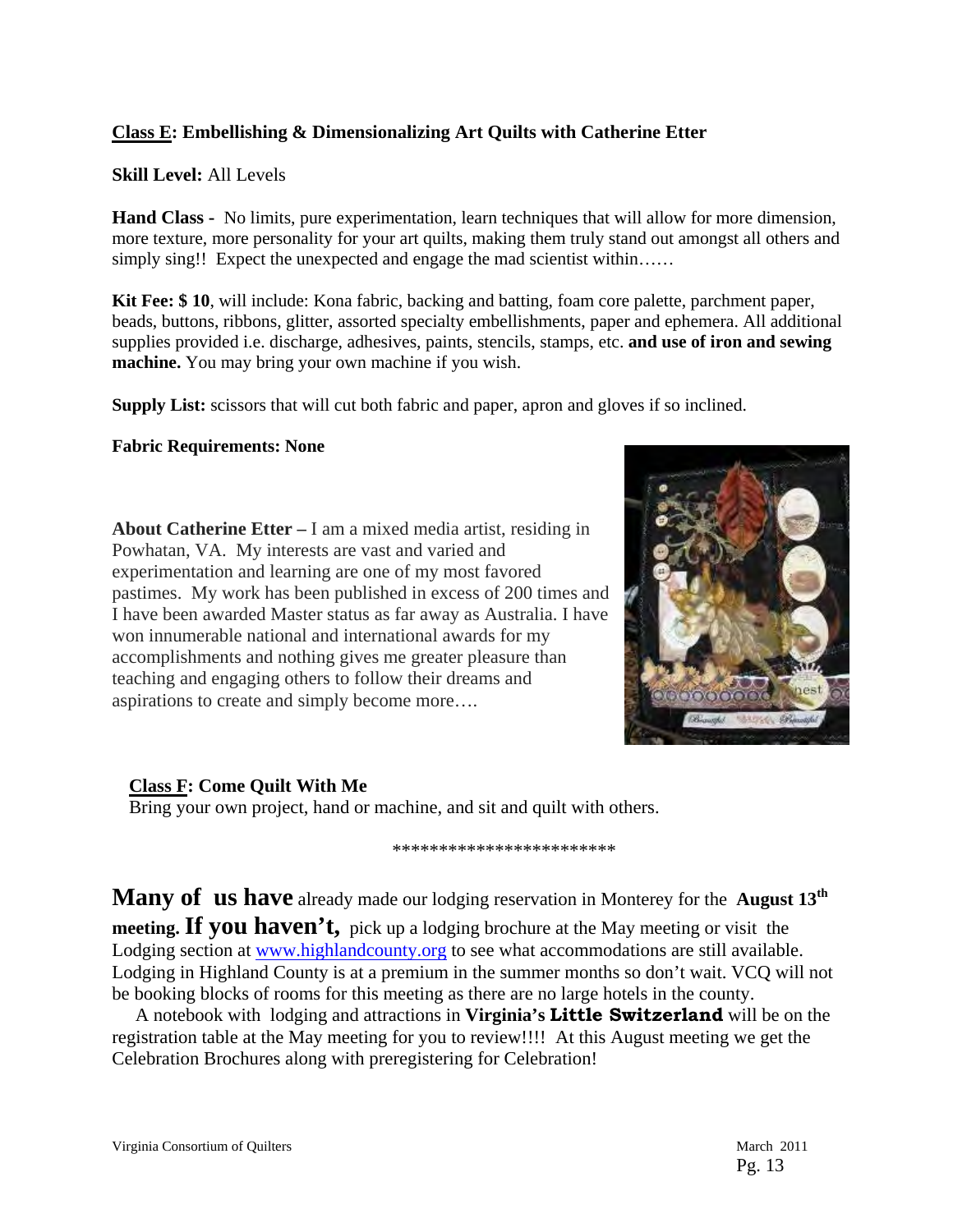**For confidentiality of members' information, the update to the membership roster is not included in the online version of our newsletter.** 

**We will have paper copies available for you at the May meeting.** 

**If you wish us to send you a copy before then, please contact: Mary Grogan webmistress@vcq.org 540-825-2577** 

 **Thank you!**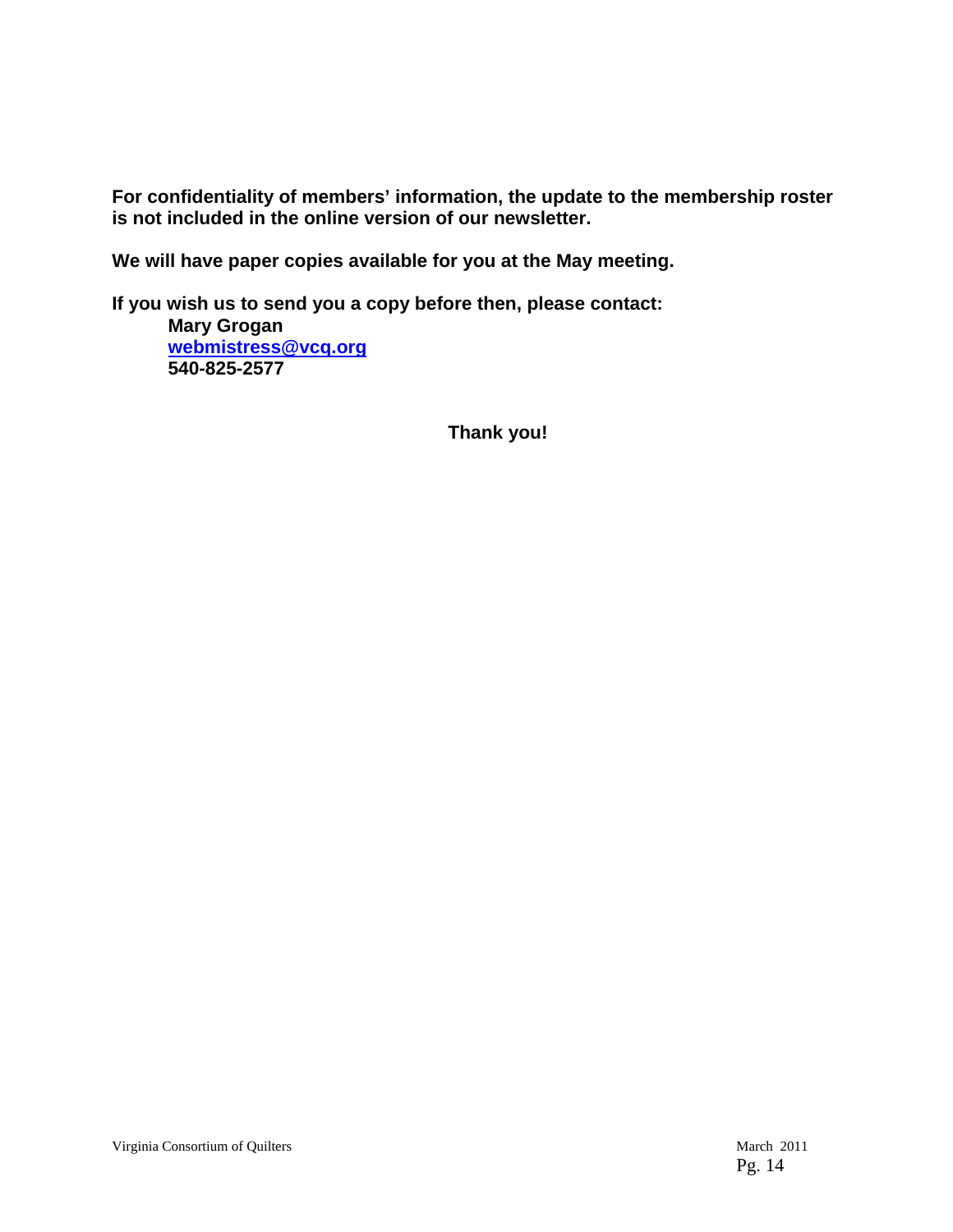#### **VCQ CLASS REGISTRATION FORM**

**Registration form deadline**: To receive the \$10 early registration discount, must be postmarked by *Saturday, April 30, 2011.* Please fill out completely and please **PRINT**.

| Name    |       | Member | NonMember____ |     |
|---------|-------|--------|---------------|-----|
| Address |       |        |               |     |
| Phone   | Email | City   | <b>State</b>  | Zip |

Choice of Workshop (includes lunch). Circle letters and indicate choice on line.

*Class A: Cherokee Whispers with Augusta Cole* 

**Class B: Machine or Hand Appliqué with Kathy Lincoln** 

*Class C: Little Victorian Treasurers with Cathey Stanley* 

**Class D: A Quilted Memory Workshop with Mary Kerr** 

- *Class E: Embellishing & Dimensionalizing Art Quilts with Catherine Etter*
- **Class F: Come Quilt With Me**

1st choice and choice and choice and choice and  $3$ rd choice

| Cost                                | <b>If postmarked by</b><br><b>April 30, 2011</b> | <b>Full cost after</b><br>04/30/2011 |
|-------------------------------------|--------------------------------------------------|--------------------------------------|
| <b>Member, Workshop</b>             | \$30                                             | \$40                                 |
| <b>Member, Come Quilt with Me</b>   | \$25                                             | \$35                                 |
| Non-member, Workshop                | \$45                                             | \$55                                 |
| Non-member, Come Quilt with Me      | \$35                                             | \$45                                 |
| Host Guild Non VCQ committee member | \$10** lunch only                                |                                      |

\*\*A host guild non-VCQ committee member may register as a guest only for \$10 to include lunch and the business meeting. A non-VCQ visitor may attend any business meeting only and must pre-register.

Amount enclosed:  $\quad$  \$ Kit fee, if any, paid to teacher at time of class.

Are you willing to be a class helper? Yes No

Are you bringing a sewing machine to Come Quilt with Me? Yes No

Special lunch requirements: Box lunches with a sandwich will be provided Vegetarian\_\_\_ gluten-free\_\_\_ Allergic to \_\_\_\_\_\_\_\_\_\_\_\_\_\_\_\_\_

Send class registration form and your check **payable to VCQ** to **Debi Harding 2356 Bizzone Cir Virginia Beach, VA 23464** Questions? Contact Debi Harding (757)615-7758 or debi.harding@wellsfargo.com or dharding13@cox.net